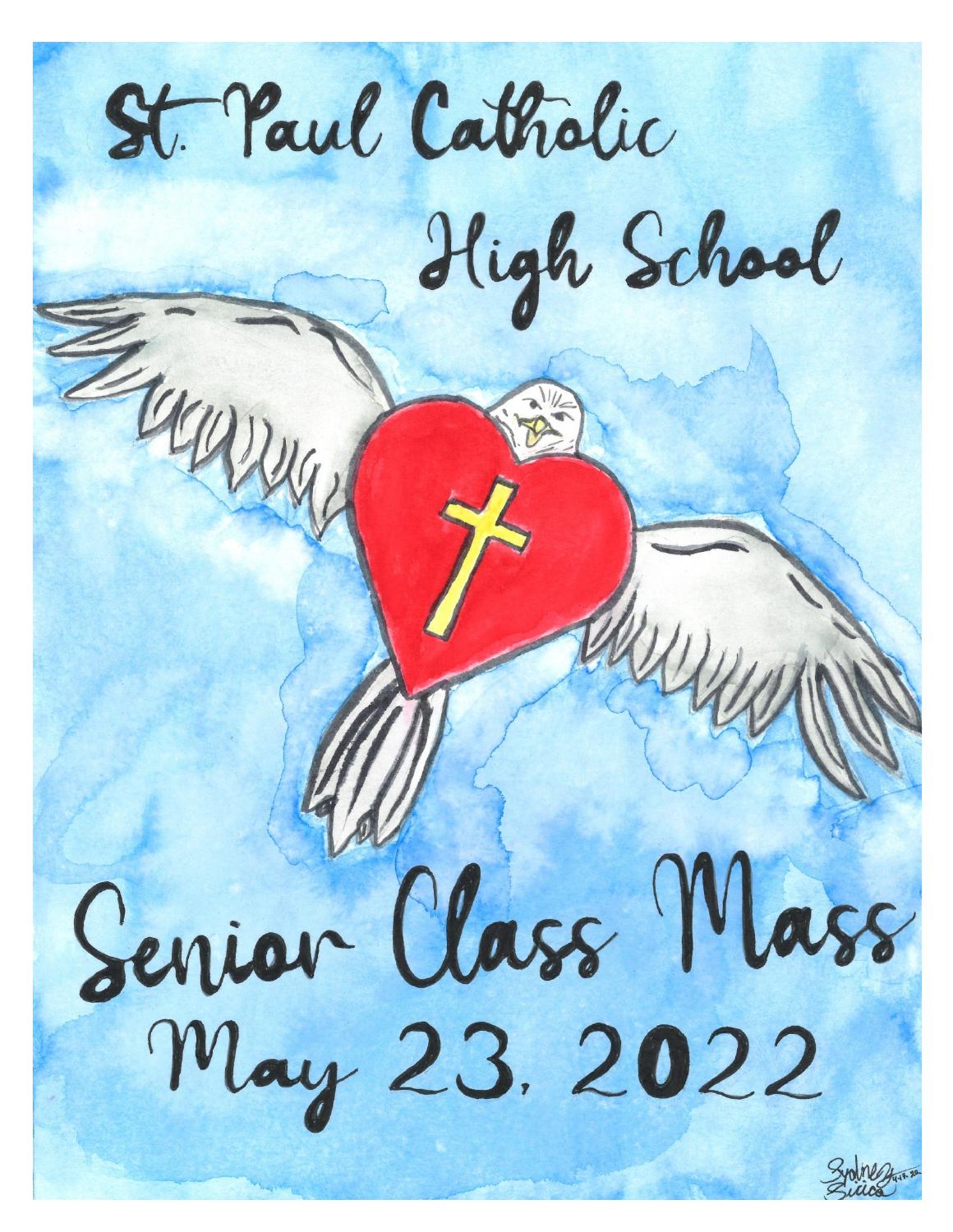

# **ST. PAUL CATHOLIC HIGH SCHOOL BACCALAUREATE MASS**



# ST. GREGORY THE GREAT CHURCH, BRISTOL MAY 23, 2022 6:30 PM

## *A Blessing from the Graduates*

*Spirit of God, rest upon those who have journeyed with us to this moment of celebration. We thank you for our parents, our family and our friends. Bless them with love and support, as they have blessed us throughout our lives. Comfort them as we move together into a new chapter of our lives and grant them the fullness of your love and peace. We ask this through Christ our Lord. Amen.*

#### *Senior Class Officers*

#### *Class Advisor*

*Norma Kendrick*

#### *Celebration of the Eucharist*

*Principal Celebrant .............................................................The Most Reverend Leonard P. Blair, S.T.D. Archbishop of Hartford* 

*Concelebrants: Reverend John E. Gancarz, Master of Ceremonies; Reverend Michael Whyte, Vicar, Center for Catholic Education and Formation; Reverend John Dietrich, Pastor, St. Gregory the Great Church and St. Matthew Church; Reverend Glen J. Dmytryszyn, Chaplain, St. Paul Catholic High School; Reverend Edward J. Przygocki '72, Holy Apostles College and Seminary*

*Altar Servers .......................................................................Anna Kronen '24, Jude Rak '24, Jacob Krzynowek '25*

*Banner Bearer ....................................................................Adam Zwolinski '23*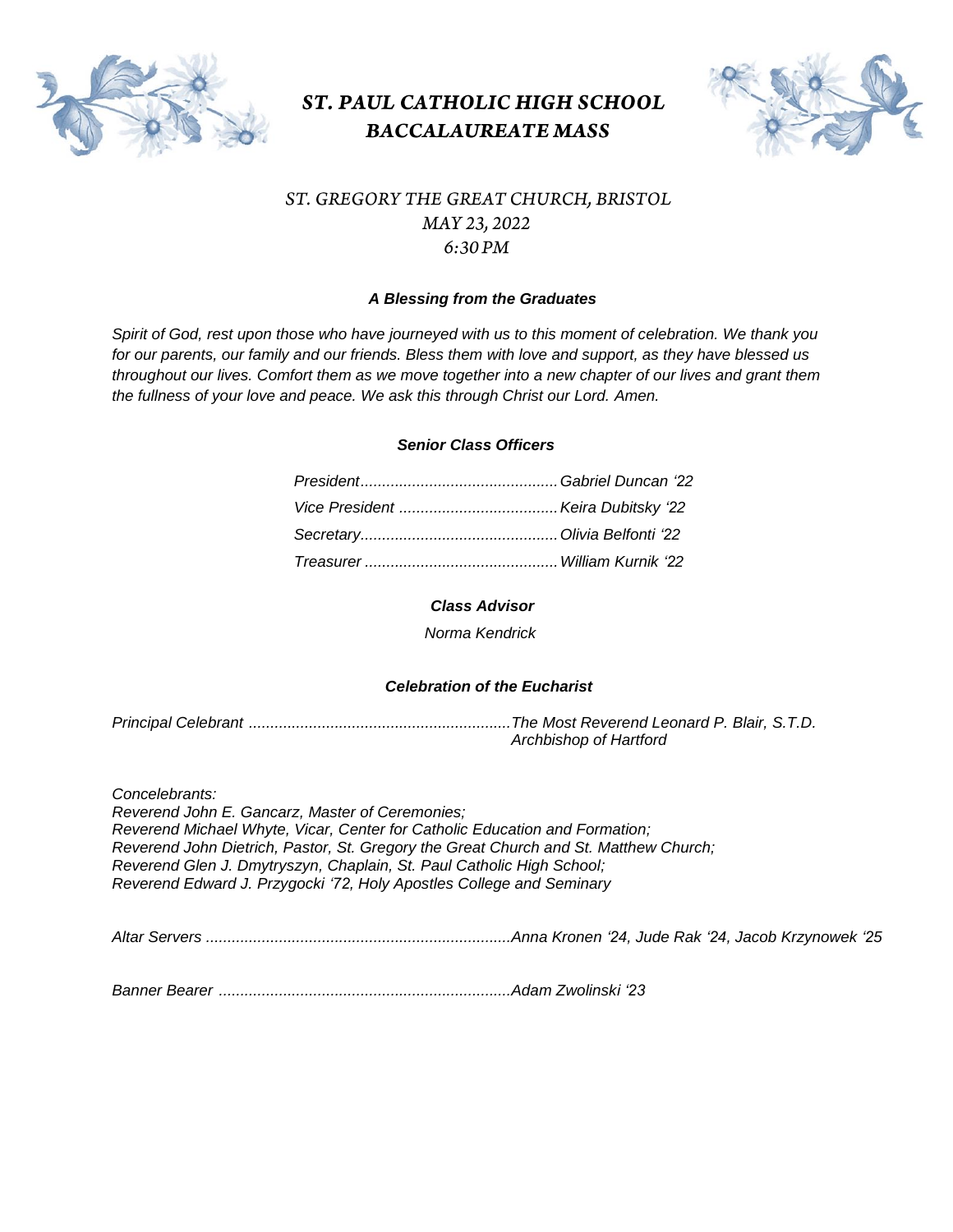

*Welcome*

*Cary Dupont '72, President/Chief Administrator*

*Gabriel Duncan '22*

# *Candlelight Processional* … *"Canon in D"* (J. Pachelbel)

### *Introductory Rite and Opening Prayer*

## *Liturgy of the Word*

*First Reading (Acts 16:11-15) ................................................. Keira Dubitsky '22*

*We set sail from Troas, making a straight run for Samothrace, and on the next day to Neapolis, and from there to Philippi, a leading city in that district of Macedonia and a Roman colony. We spent some time in that city. On the sabbath we went outside the city gate along the river where we thought there would be a place of prayer. We sat and spoke with the women who had gathered there. One of them, a woman named Lydia, a dealer in purple cloth, from the city of Thyatira, a worshiper of God, listened, and the Lord opened her heart to pay attention to what Paul was saying. After she and her household had been baptized, she offered us an invitation, "If you consider me a believer in the Lord, come and stay at my home," and she prevailed on us.*

The Word of the Lord: **Thanks be to God**

*Responsorial Psalm (Ps 118).................................................. Select Chorus* **R/ This is the day the Lord has made, let us rejoice and be glad.** 

### **R/ Alleluia**

*Gospel (Jn 15:26—16:4a)....................................................... Reverend Glen J. Dmytryszyn, Chaplain*

*Jesus said to his disciples: "When the Advocate comes whom I will send you from the Father, the Spirit of truth who proceeds from the Father, he will testify to me. And you also testify, because you have been with me from the beginning.*

*"I have told you this so that you may not fall away. They will expel you from the synagogues; in fact, the hour is coming when everyone who kills you will think he is offering worship to God. They will do this because they have not known either the Father or me. I have told you this so that when their hour comes you may remember that I told you."*

The Gospel of the Lord: **Praise to you Lord Jesus Christ**

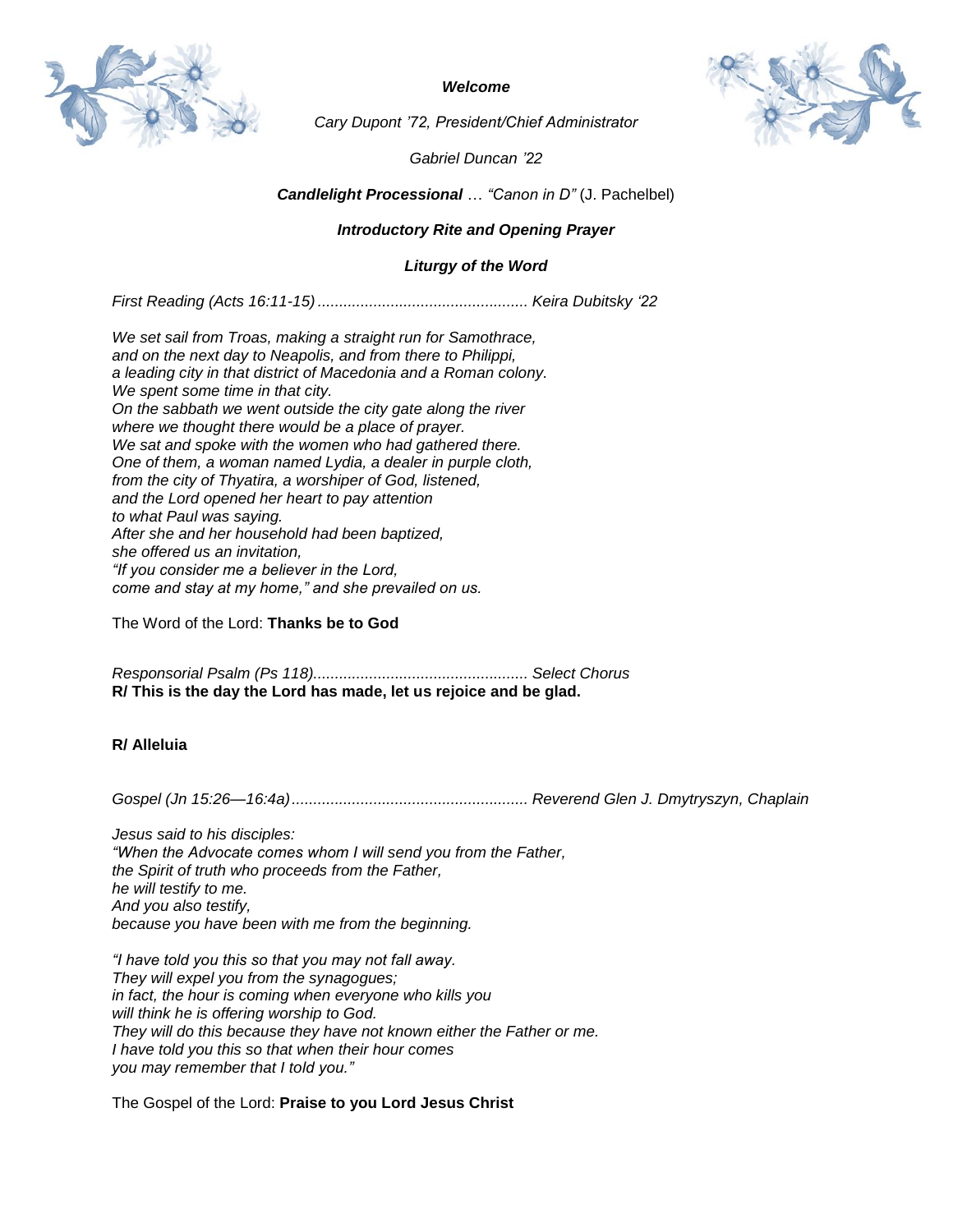

*Homilist…… The Most Reverend Leonard P. Blair, S.T.D.*



*Prayer of the Faithful…William Kurnik '22 and Olivia Belfonti '22*

# *Response:* **Lord, hear our prayer.**

May Pope Francis, Archbishop Blair, Bishop Betancourt, Father Gancarz, Father Whyte, Father Dietrich, Father Glen, Father Przygocki and all the faithful be a source of enlightenment and guidance for all, especially for those who have lost sight of God's presence in their lives, we pray, **"Lord, hear our prayer."**

In Eucharistic thanksgiving for the Class of 2022 and for our family and friends, may the light of the Gospel shine through us as we discern God's call in our lives, and may we have the strength to be witnesses of Christ in our world, we pray: **"Lord, hear our prayer."**

For the St. Paul administration, faculty, staff, coaches and benefactors, and for all those who have shown us patience and love along our journey of faith and learning, we pray: **"Lord, hear our prayer."**

As we bring to the altar today all those who are suffering and those who care for them, those who have died, and those who are grieving, may Christ's Presence in the Eucharist console them, and may those who have gone before us enter eternal life and intercede for us as our journeys continue, we pray, **"Lord, hear our prayer."**

#### *The Offertory*

*Presentation of the Gifts……………Gabriel Duncan '22*

| Class Act Award/Athletic Uniform  Nathan Stellmach '22, Sarah Lindquist '22 |  |
|-----------------------------------------------------------------------------|--|
|                                                                             |  |
|                                                                             |  |

*Presentation of the American Flag*

*Holden Crowther '22, Alex Deegan '22, Cameron Fabrizio '22 William Kelly '22, Brendan Poudrier '22, Matthew Sefcik '22*

*Heavenly Father, maker and lover of all, we ask you to bless the people of our country and of our school. Bless this flag and let it always remind us of the principles it stands for. Help us to work together in peace so that we may give you glory in our lives. We ask this grace, loving Father, through Christ our Lord, Amen.*

*(This flag will be presented to next year's senior class and fly over the school during the 2022-2023 academic year.)*